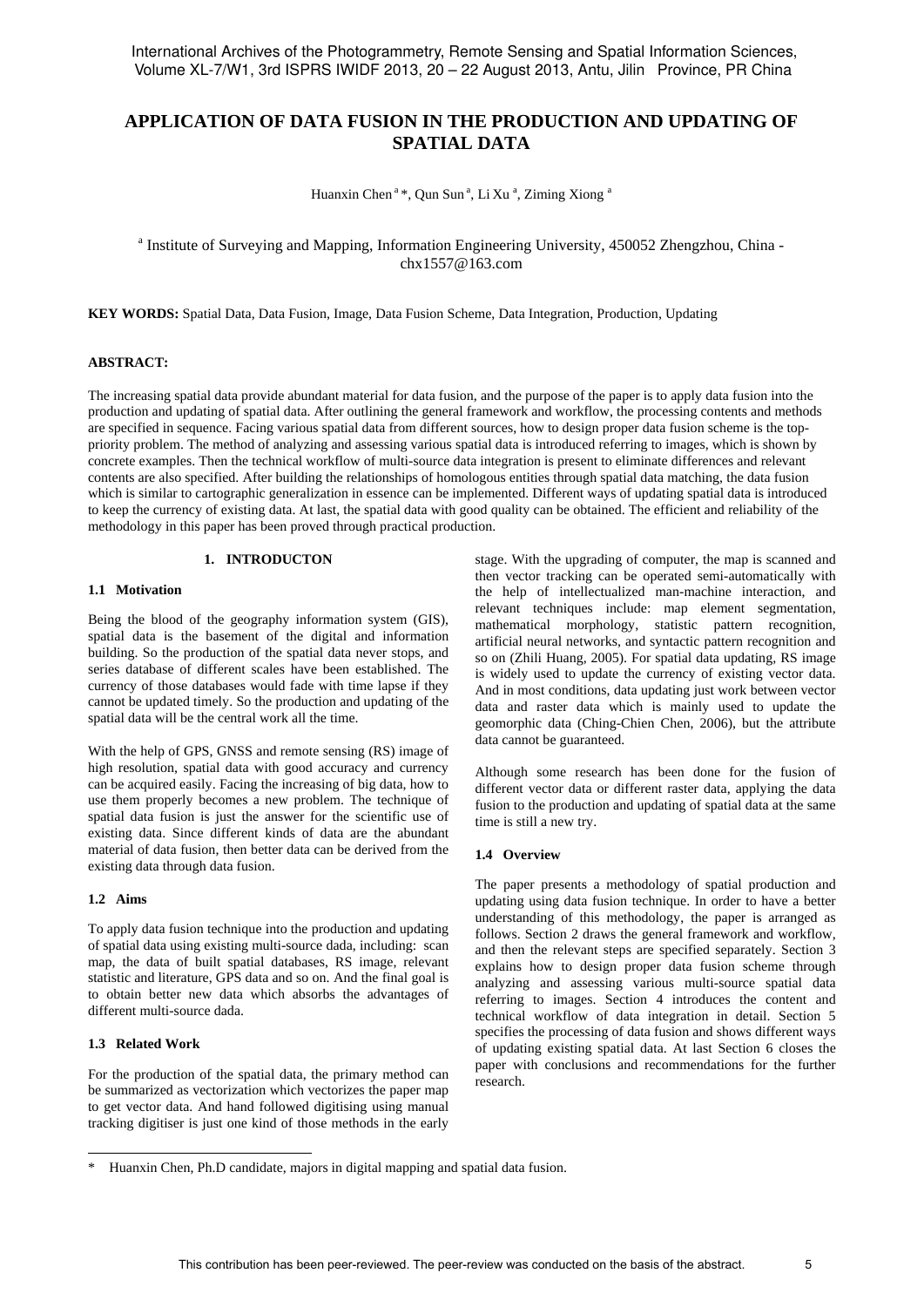### **2. THE GENERAL FRAMEWORK AND WORKFLOW**

Before outlining the general framework and workflow, the integrative of map production and spatial data capturing should be introduced briefly. The integrative model produces the spatial data firstly, and then realizes the map making through map visualization (Haiyan Liu, 1999). This model can obtain spatial data and map in one workflow which is the best map production model at present. Based on the integrative model, Figure 1 presents a schematic picture of the general framework and workflow.





Firstly the source data, statistic and literature should be collected. Secondly those data should be analyzed and assessed in order to design proper and scientific data fusion scheme. Thirdly the selected multi-source data are gathered into the digital mapping system after data integration. Fourthly the data fusion is operated according to the previous designed scheme. After data updating and checking, the derived data are storage into the new databases. All of steps above are to get new spatial data. Based on the new data, a further step can be done to obtain corresponding new map. And the relevant processing including: symbolization, map editing and checking, and map publish. The detailed content and technique of the main steps would be described in the following parts.

## **3. DATA FUSION SCHEME DESIGN**

Since the data fusion scheme would influence the efficiency of following steps and the final data quality. So the scheme design is the key step in the whole workflow. Facing various spatial data from different sources, how to design proper and scientific data fusion scheme is a challenge. After introducing the kinds of multi-source data, the paper would specify the way of scheme design.

## **3.1 The Kinds and Uses of Multi-sources Data**

**3.1.1 Published Paper Map**: The published paper map is the basic source of multi-source data, including: series scale maps, the geographical map, administrative map, circulation map, thematic map and atlas. The databases are mainly built through vectorizing these paper maps. For the region which has no vector data, the way of raster to vector from paper map is still a feasible method.

**3.1.2 The Built Spatial Database**: The series scale's basic geo-spatial databases which have been built are the main source of data fusion. At the same time, different kinds of thematic data are also the important material, such as traffic data, administrative data, and vegetation data and so on. Because those databases are built in early time, the accuracy and currency of the data would decrease with time lapse. In order to guarantee the quality of the built databases, real-time updating mechanism should be set up.

**3.1.3 The Remote Sensing Images**: Modern detecting technology offers abundant data which can be used to improve the currency and reliability of spatial data, and the remote sensing image is one of the means which is widely used in spatial data updating. The Soviet Union uses the RS images of Peace to update the topographic map of 1:50000 -1:100000. Norway uses the SPOT image to revise the 1:50000 traffic map. France uses SPOT data in the mapping of 1:100000 topographic map and America uses Landsat data to revise the medium-scale and small-scale map. China also uses TM image to update the data of 1:250000, and use SPOT image to update the data of 1:50000 and 1:100000. With the start-up of high resolution detecting project, the application of remote sensing image is not only the main way of geospatial information updating, but also feasible for the spatial data production of large scale.

**3.1.4 GPS Data**: Being the new technique of positioning data acquisition and updating, Global Position System has the advantage of high-precision, low cost and high agility. GPS data can be used to set up geodetic control network, leveling network and other spatial datum, and assistant positioning data for the acquisition of the spatial data. And the vehicle-mounted GPS data is also can be used to the acquisition and updating of traffic data.

**3.1.5 Field data**: Although field data is a traditional way, it's also a source of geo-spatial information. The total station instrument, theodolite, distancemeter and other instruments are set on the known points in field work, and then figure out the three-dimensional coordinates of the target points through surveying the direction, distance and altitude difference between target points and known points.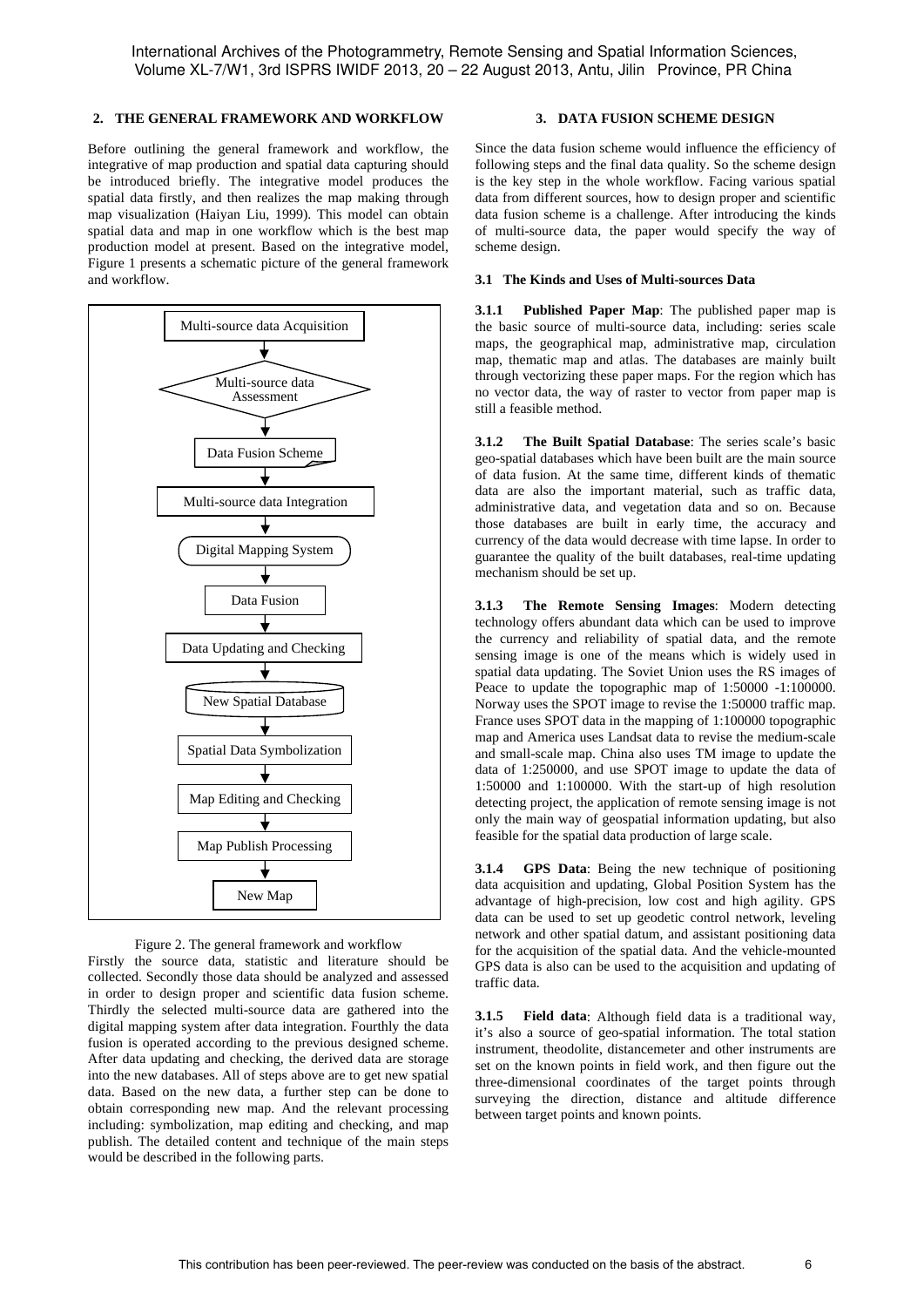**3.1.6 Relevant Statistic and Literature**: The data mentioned above are used to get the geometrical information, while the statistic and literature are used to get attribute information. For example, national administrative code and gazetteer can be used to update the attribute data of administrative and settlement feature.

## **3.2 Data Analysing and Assessment**

In order to design proper and scientific data fusion scheme, the work of data analyzing and assessing is rather essential and should be done firstly. Since the spatial data can be divided into two kinds: vector and raster, the methods of analyzing and assessing would be specified respectively.

**3.2.1 Raster Data**: The imaging time and resolution are two key factors to be considered. For the imaging time, the latest the better. While it is not same for the resolution, high resolution does not feasible any time. Select the images whose resolution is close to the target map resolution. While for the scan map, besides having the scale, map type, production department and other relevant information, select the credible and authoritative map.

**3.2.2 Vector Data**: The data integrity, accuracy, currency and consistency are the key factors for the vector data. Comparing with raster data, the analyzing and assessing of vector data are more complicated. The current method is visualizing different kinds of vector data in the same system, and put the image with good currency at the bottom lay as reference. Then analyze the geometry accuracy and currency referring to the image, check the consistency, and asses the attribute data by querying the attribute information.

#### **3.3 Data Fusion Scheme Design**

The essence of data fusion is deriving better data from the existing data by absorbing the advantages of each data. So in the process of the scheme design, each kind of data should be considered and compared with others. Only based on the thorough comparison and analyzing, can proper and scientific data fusion scheme obtained. At present, this work relies more on human judging and expert decision. In order to expatiate vividly, the design scheme of traffic feature is shown as follows.



Figure 2. The overlay of three different traffic data Figure 2 is the overlay of three different traffic data which are symbolized by red, yellow and black respectively. Generally speaking, the red data is comparatively dense which has a better integrity. But it is still early to draw the conclusion. After overlay the latest image at the bottom later, the dark data has better accuracy and currency than the red one which can judging from the better coherence with the image. So for the geometry data, dark data is used firstly, while for the parts which dark data is absent the red data is selected as complementarities. For the attribute data, the scheme is designed through querying and comparing the attribute information of each kind of data. If the dark data's attribute data is poor, in-depth work should be done to fuse the good attribute data into the dark dada. Just in this fusion way the final derived data would have the merits of good integrity, accuracy and currency.

## **4. MULTI-SOURCE DATA INTEGRATION**

The multi-source data are different in source, acquisition approach, data model, data format, coordinate and projection, semantic expression and other aspects. So the multi-source data can't be used to do data fusion directly. The task of multisource data integration is to eliminate the differences among multi-source spatial data. According to certain standards, those multi-source data are integrated into one uniform system, through which the direct management and structure of multisource data can be realized.

### **4.1 Content and Techniques of Multi-source data Integration**

**4.1.1 Unified Coordinates**: Different data use different coordinates and the current coordinates in using includes: old BJ54, new BJ54, CD80, WGS84 and CGCS2000 coordinate. The using of CGCS2000 would influence the geometry precision of data in old coordinates, so unified coordinates is necessary. And the coordinates can be transferred through three parameters or seven parameters models.

**4.1.2 Projection Transformation**: According to the mapping purposes and locations, the existing multi-source data use different projections. It is necessary to set up the corresponding relationship of the points from different plane through projection transformation. For vector data, the projection can be transferred through certain equation. But for raster data, the new image can't be built through point-by-point conversion, because point-by-point conversion may lead to slot and overlap in the new image. So the projection transformation of image is through reversed calculation (Shaomei Li, 2004).

**4.1.3 Data Format Exchange**: Different software and system use different data models to describe the world, which leads to different data formats. The common used data models are: Arc/Info、MapInfo, MapGIS, AutoCAD, SuperMap and so on. Each data model has its own data format and the exchange methods are ripe.

**4.1.4 Data Compression**: For the GPS data, the sampling interval is short, so large numbers of redundant points exist in GPS data, which makes the lines not smoothing after symbolization and hard to edit. So the redundant points need to be compressed, simplified and generalized according to the standards of certain scale. The common compression algorithms includes: Ramer-Douglas-Peucker and vertical distance.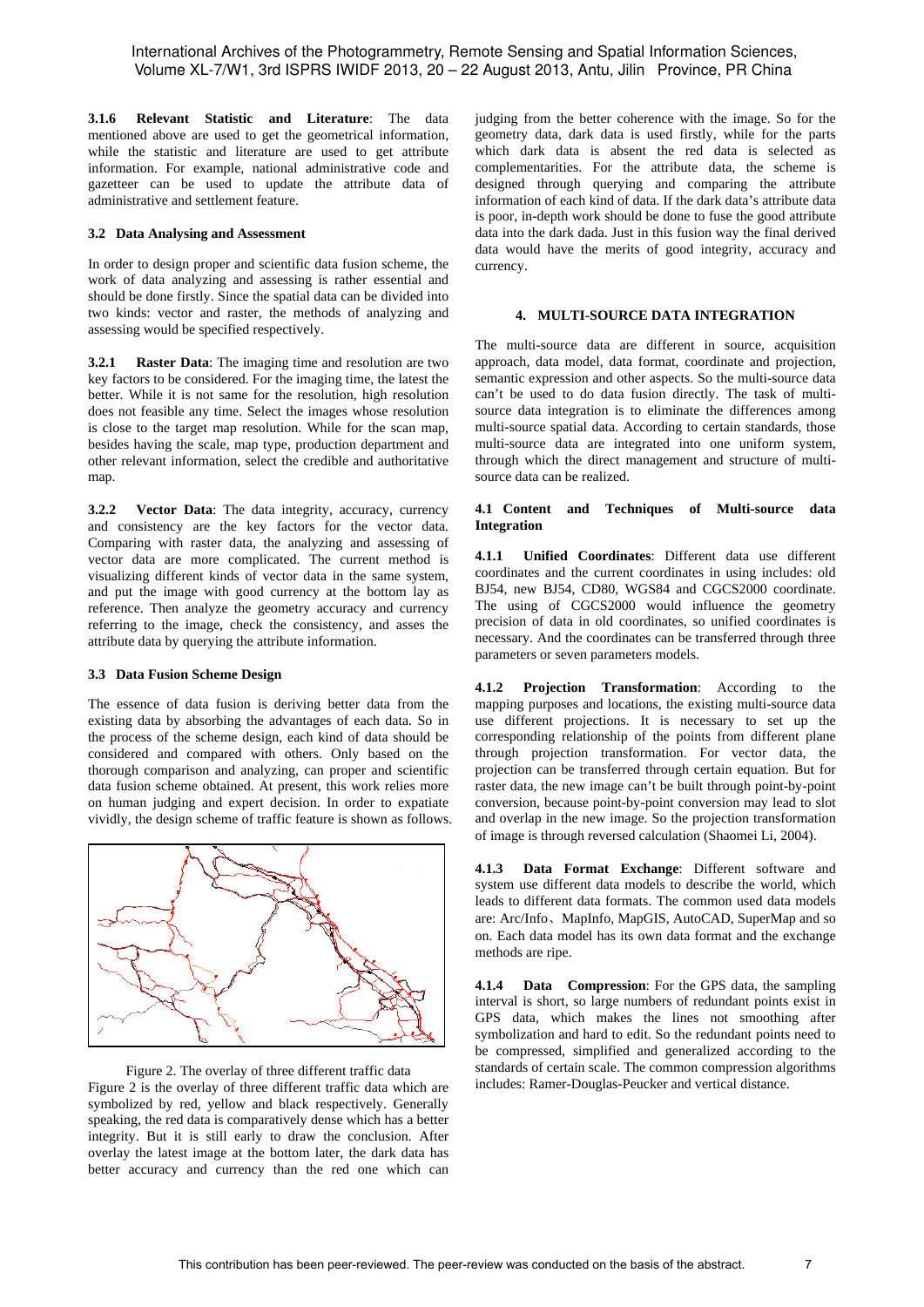**4.1.5 Image Enhancement**: For the remote sensing images, image enhancement is to reduce or give prominence to the feature of some elements. Image enhancement includes: gray level transformation, histogram transformation, principal component analysis, spatial filtering, texture analysis, image correlation and so on. Different method should be chose according to the practical situation. For the scan map, some macula, holes, break lines, burr and other noise exist after scanning. These noises can be processed through different templates in order to the easy implement of vectorization and map tracing.

Besides the processing listed above, there are still other contents, such as semantic transformation, map matching,

geometry rectification and so on. Based on those integrative processing, the multi-source data integration can be developed.

#### **4.2 Technical Workflow of Multi-source data Integration**

In the processing of multi-source data integration, the geometry data and attribute data are organized separately: The former is stored in the design document, and the later is managed by the database. The geometry data and attribute data of the same feature are the one-to-one relationship. And the attribute data are divided into two parts: new database and additional database, and they are connected through index table. The technical workflow of multi-source data integration is shown by Figure 3.



Figure 3. Technical workflow chart of multi-source data integration

For the vector data, both data of the same or the large scale are processed through the procedures of data format transfer, coordinates unification and projection transformation, semantic transformation, and then the processed vector data are integrated into the uniform digital mapping system and symbolized. The geometry data are written into the design document and built the corresponding relationship with the record in the database. The attribute data of the same scale are stored in the new database directly. While the attribute data of the large scale are stored in the additional database as the alternative, which can be extract into the new database according to the data fusion scheme.

For the raster data, after processing of coordinates unification, projection transformation and image processing, the processed raster data are integrated into the uniform digital mapping system and overlaid with the symbolized geometry data in the form of reference document.



Figure 4. The chart of multi-source data integration

The chart of multi-source data integration for some region is shown in Figure 4. The yellow one is the vector data of large scale, and the colorized one is the vector data of the same scale. While the raster data at the bottom is the image.

## **5. DATA FUSION AND UPDATING**

The multi-source data can be organized and managed congruously after integration. Then the next workflow turns to data fusion and updating. A successful matching of the same feature from different datasets is an important step for data fusion and updating. So this section would expatiate in three parts: data matching, data fusion and data updating.

## **5.1 Data Matching**

Different data has different ways of expression, and data matching is just to identify the same feature in different data sets through similarity measurement of geometry, semantics and topology and build the corresponding relationships (Feng Xu, 2009). The semantic similarity measurement is the best way ideally, but it is unfeasible since different datasets use different data models and expressions which lack unique label attribute information. So the general used factor is geometry similarity in the first step, and then the topology similarity is usually referred as assistant to detect and find the same feature in different datasets.

For different kinds of geographical entities, the corresponding matching algorithms are different. The point feature is comparative simple which is through location, structure and semantic similarity. For linear feature, the factors of location,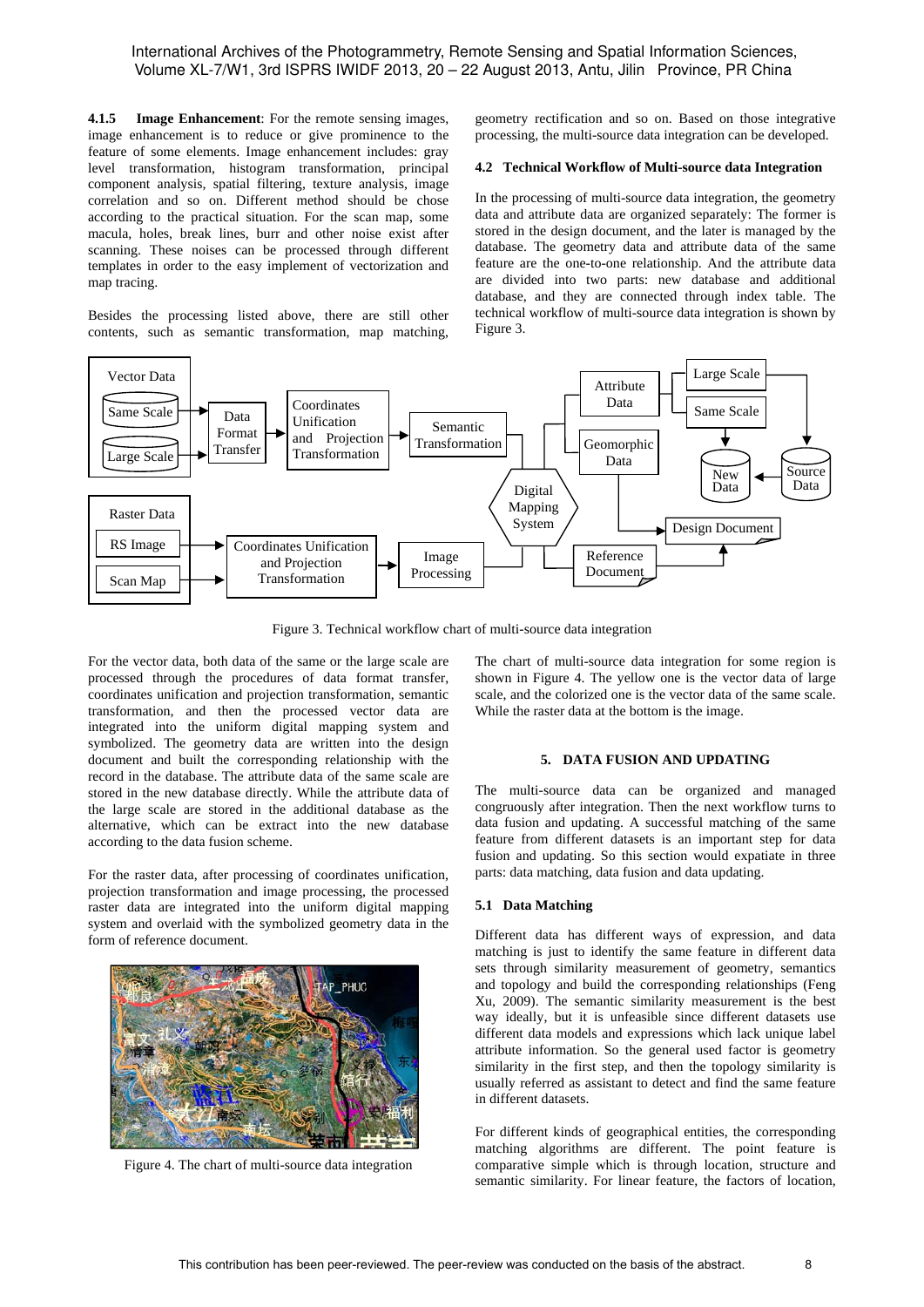shape, dimension, direction, and topology are considered synthetically (Xiaoya An, 2011). While the areal feature seldom uses topology comparing to the linear feature. But the accurate rate of the matching algorithms at present is still has a long way to go. Once the data matching is finished, the work of data fusion is relatively simple to develop.

## **5.2 Data Fusion**

Multi-source data integration eliminates differences and data matching builds the corresponding relationship of the same feature in different data sets, these processing don't change the existing data qualitatively and still keep their own characters as before. The data fusion is just the qualitative change step, which gathers the advantages of existing data extremely to obtain better new data through certain processing. Different motives lead to different content and processing of data fusion. For the spatial data production, the essence of data fusion can be regard as cartographic generalization, since the relevant processing of data fusion can be found in cartographic generalization.

**5.2.1 Data Extraction**: In the data fusion, the data of different feature layers comes from different datasets. The job of data extraction is to extract the corresponding data from the existing data sets into the new database according to the data fusion scheme. The processing of data extraction is similar to selection in the cartographic generalization.

**5.2.2 Data Simplification and Generalization**: For the extracted data, the side line of habitation, water area, vegetation and other features, especially for the data of the large scale, need to be simplified according to the mapping standards of final data. Beside that the attribute data also needs generalization to describe quantitative and qualitative characters of the feature properly. The content mentioned above corresponds to the simplification and generalization of cartographic generalization.

**5.2.3 Relation Coordination**: Since the data comes from different datasets, the logical inconsistency may occur in the data fusion. The purpose of relation coordination is to regulate the relationships of different kinds of features to produce correct topology. Some processing of relation coordination is displacement of cartographic generalization.

Most processing of data fusion can find corresponding content in the cartographic generalization, and they even follows the basic theory and methods of cartographic generalization, only the operation environment changes. It seems that the processing mentioned above aims at geometry data, but it also includes attribute processing in data fusion, such as the classification conformity, combination of attribute items, unification of expression modes and so on.

## **5.3 Data Updating**

With the accomplishment of building multi-scale spatial databases, the updating of these databases will replace the task of spatial production, becoming the next main content of the spatial study. The bulletin of building and updating of national basic database reports that: the task of updating national basic geo-spatial databases is comprehensive utilizing different sources of current information to measure and confirm the positional and attribute information changes of basic geographic elements, recording the changes and releasing the new edition data (Jun Chen, 2004). Although some processing can be

operated semi-automatically, such as map-image registration, change detection, feature extraction and so on, the methods mainly used are visual interpretation, manual editing and other kinds of man-machine interaction.

**5.3.1 Updating based on RS Images**: RS images are widely used to update spatial data. Overlay the symbolized vector data on RS images and then revise the positional and attribute information of the built spatial databases.

Beside the resolution and imaging time, different ways of image fusion needs to be considered according to the feature types. For the multi-band TM images, the common used ways of fusion between different bands includes: the fusion of 7-4-3 bands resembles true colour image and usually used to update habitation and water system; while the fusion of 4-3-2 bands is the false-colour image which shows gradation well. And the vegetation is expressed in red so it is used to the investigation of land using and resource environment; the fusion of 4-5-3 bands emphasizes the water features which shows the boundary of water and land distinctly, and even the configuration of block can be interpreted easily. So it is usually used to update coast line, ditch, and habitation.

**5.3.2 Updating based on GPS Data**: Generally speaking, the roadway data of vehicle-mounted GPS is better than recorded data, so GPS data is used to update roadway data. Figure 2 is the example of roadway updating: the single line is the old roadway; while the crewel is the GPS data, and the point symbols are the toll stations or other accessorial facilities.



Figure 5. Roadway updating with GPS data

**5.3.3 Updating based on comprehensive utilization of multi-source data**: Since the updating includes both geometry and attribute, multi-source data are used comprehensively in practice. Only by the way of adducing and analyzing mutually can guarantee the data quality. Figure 3 is the example of habitation updating: the left figure is the overlay of old vector data and RS image, which shows the geometrical contour of the habitation needs to be modified; the middle figure is the administrative map which shows the name of the village changes. And then though referring to relevant statistic and literature it can be found that: with the development of the town, not only the region size extends, but also the population, administrative grade and other attributes change. So both the geometry and attribute data need to be updated; and the right figure is the final updating with the comprehensive utilization of multi-source data.